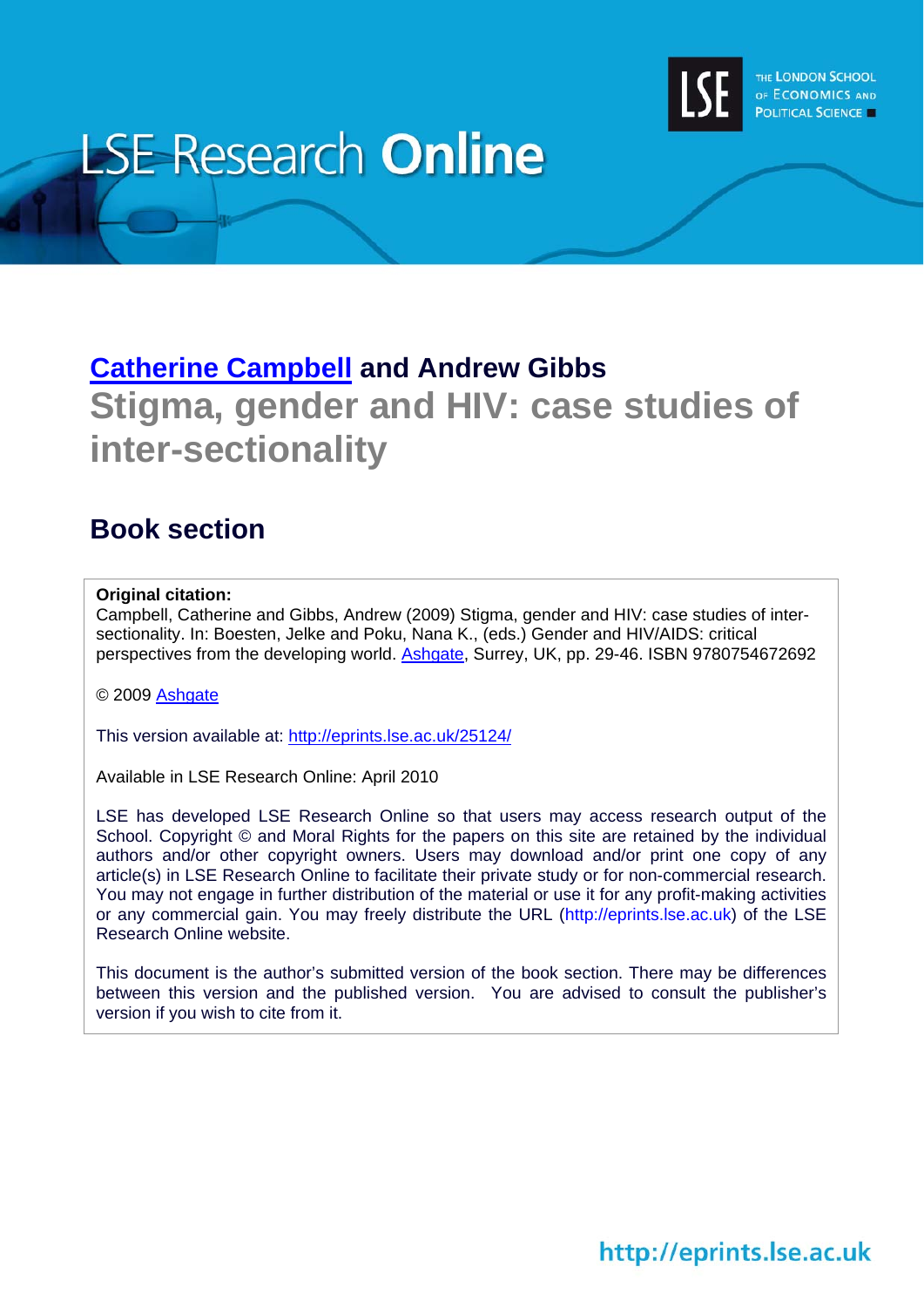#### **Stigma, Gender and HIV: Case studies of inter-sectionality**

*Catherine Campbell, Institute of Social Psychology, London School of Economics (c.campbell@lse.ac.uk)* 

*Andrew Gibbs, Centre for HIV/AIDS Networking, University of KwaZulu-Natal (gibbs@ukzn.ac.za)* 

#### **Introduction**

In this chapter we use the theoretical lens of 'inter-sectionality' to examine the complex relationship between gender and stigma, and to consider the implications of this relationship for HIV/AIDS programmes. Our focus on HIV/AIDS, gender and stigma lies at the interface of two related interests. First, we believe that an understanding of stigma is required to deepen our analysis of facilitators and barriers for effective participatory HIV/AIDS programmes. Participation in HIV/AIDS prevention, treatment and care programmes has become somewhat of a mantra. HIV-related stigma serves to deprive people with AIDS of the confidence and agency they need to access treatment, participate in programmes and increase self-efficacy, all of which have positive health outcomes. Currently, much research into HIV-related stigma remains at the descriptive level, emphasising the impact of stigma on agency, rather than exploring the complex psycho-social roots of stigma.

Our second interest in the relationship between HIV/AIDS, gender and stigma relates to the way in which the HIV/AIDS pandemic is driven by gender inequality and exacerbates gender inequality (UNIFEM, 2004). We recognise gender as a socially constructed relationship that limits women's access to material and symbolic resources compared to men's access to these. The role of HIV-related stigma in supporting gender inequality is under theorised – but as we hope to make clear, this needs to be at the centre of any understanding of HIV-related stigma. Understanding the relationships between stigma, gender inequality and the continuing HIV/AIDS pandemic is crucial if this cycle it to be broken.

In this chapter we develop a social psychological reading of HIV-related stigma, which focuses on the relationship between the individual and society. The aim of social psychology is to understand how social imperatives become sedimented in the individual psyche (Joffe, 1999) and how this might best be resisted (Howarth, 2006). In relation to the social dimension of the individualsociety interface, we are particularly interested in the inter-relationship between the symbolic and material dimensions of human life in shaping peoples' experiences of HIV/AIDS (Campbell, *et al.*, 2005a; Cornish, 2006). In relation to the individual psychological dimension of this interface, we are concerned with the way in which this social world shapes and sets the context for the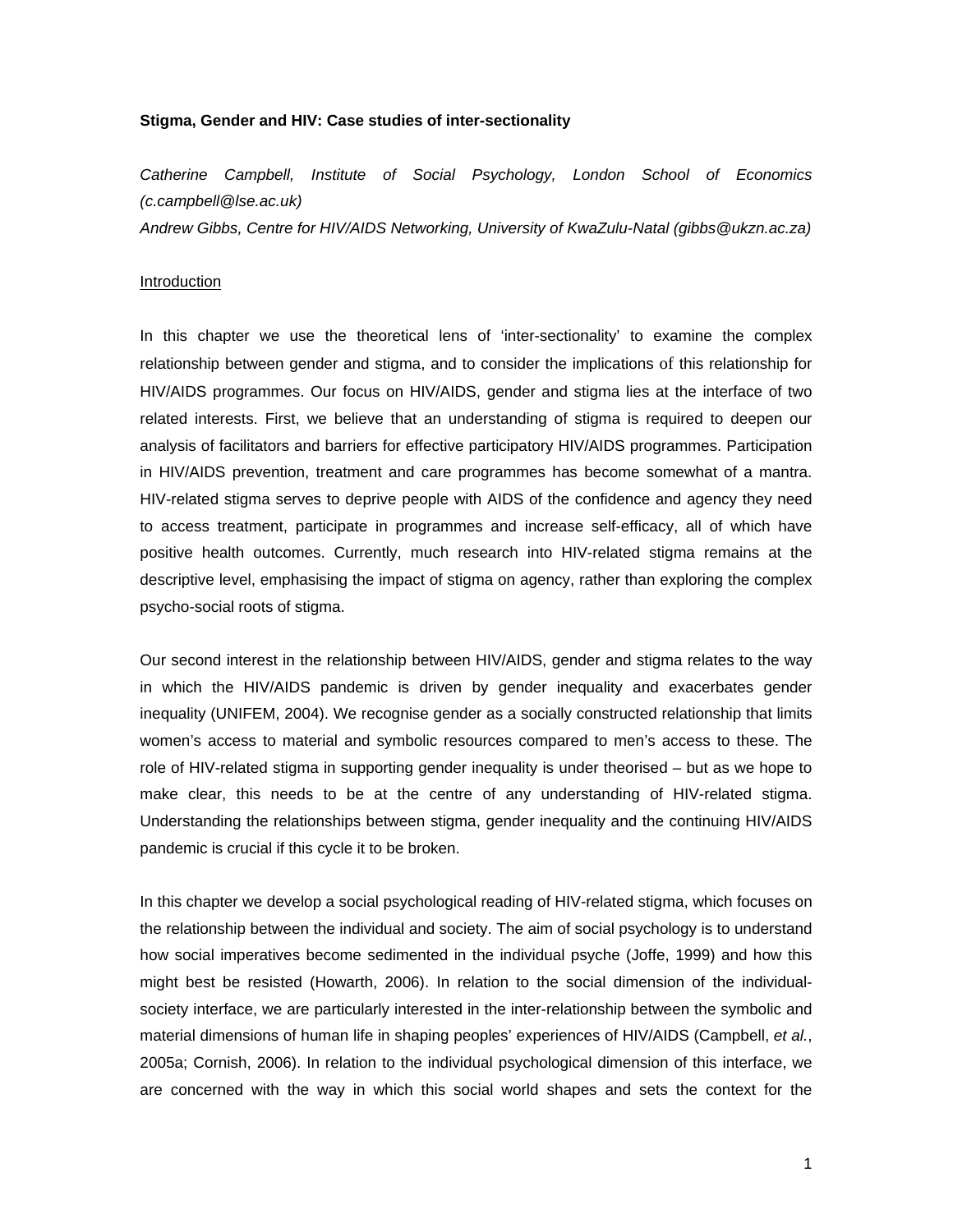construction of social identities and agency, which are central to the ways in which stigma is internalised or resisted. Stigmatised people often have highly marginalized social identities and limited agency, because of poverty and symbolic forms of chronic marginalization. Key to the process of resisting stigma is that people start to view themselves as competent social actors, capable of withstanding some of the impacts of marginalisation, if not actually able to change the underlying causes.

In order to illustrate our argument, three interventions involving female sex workers will be explored. Women engaged in sex work (visible and invisible) often have higher prevalence levels of HIV/AIDS than other population groups (UNAIDS, 2002; Cote *et al*., 2004; Dunkle *et al*., 2004; Chen *et al.*, 2007). A focus on female sex workers is particularly illustrative of our argument, because this group of women sit at the intersection of multiple forms of symbolic marginalisation or stigmatisation – HIV/AIDS, gender, occupation – and material marginalisation – poverty, limited access to health care and so on. All these shape the contexts in which sex workers construct their social identities and their ability to assert agency in ways that protect their health.

We define stigma as any negative thoughts, feelings or actions against people infected with or affected by HIV/AIDS (Campbell *et al.*, 2007) HIV/AIDS stigma is increasingly described as a major driver of the HIV/AIDS pandemic through limiting peoples' access to prevention, formal and informal care and more recently anti-retroviral treatment (Deacon *et al.*, 2005; Ogden and Nyblade, 2005; Rankin *et al.*, 2005). Stigma inhibits many women from learning their HIV status, for fear of abandonment or violence by their partners (Gaillard *et al.*, 2002; Medley *et al.*, 2004). Men – who associate their ability to conceive children as a central and prized dimension of their masculinity – may also deny or hide their status, for fear that this will hinder the likelihood of them conceiving children, leaving them to die without having fulfilled their masculine life destiny of 'leaving behind people who bear their names' (Steinberg, 2007).

It is important however, to move away from the common tendency to *describe* the effects of stigma, and to seek to *explain* its underlying drivers in order to inform stigma reduction interventions (Campbell and Deacon, 2006). In the following section a theoretical model of stigma will be outlined, leading on to a discussion of the possibility of effective interventions.

#### Stigma, Gender and Power

Sociologists and anthropologists highlight the role played by stigma in maintaining social inequalities (Link and Phelan, 2001; Parker and Aggleton, 2003) through the way in which it perpetuates existing patterns of social inclusion and exclusion in a given society. Various studies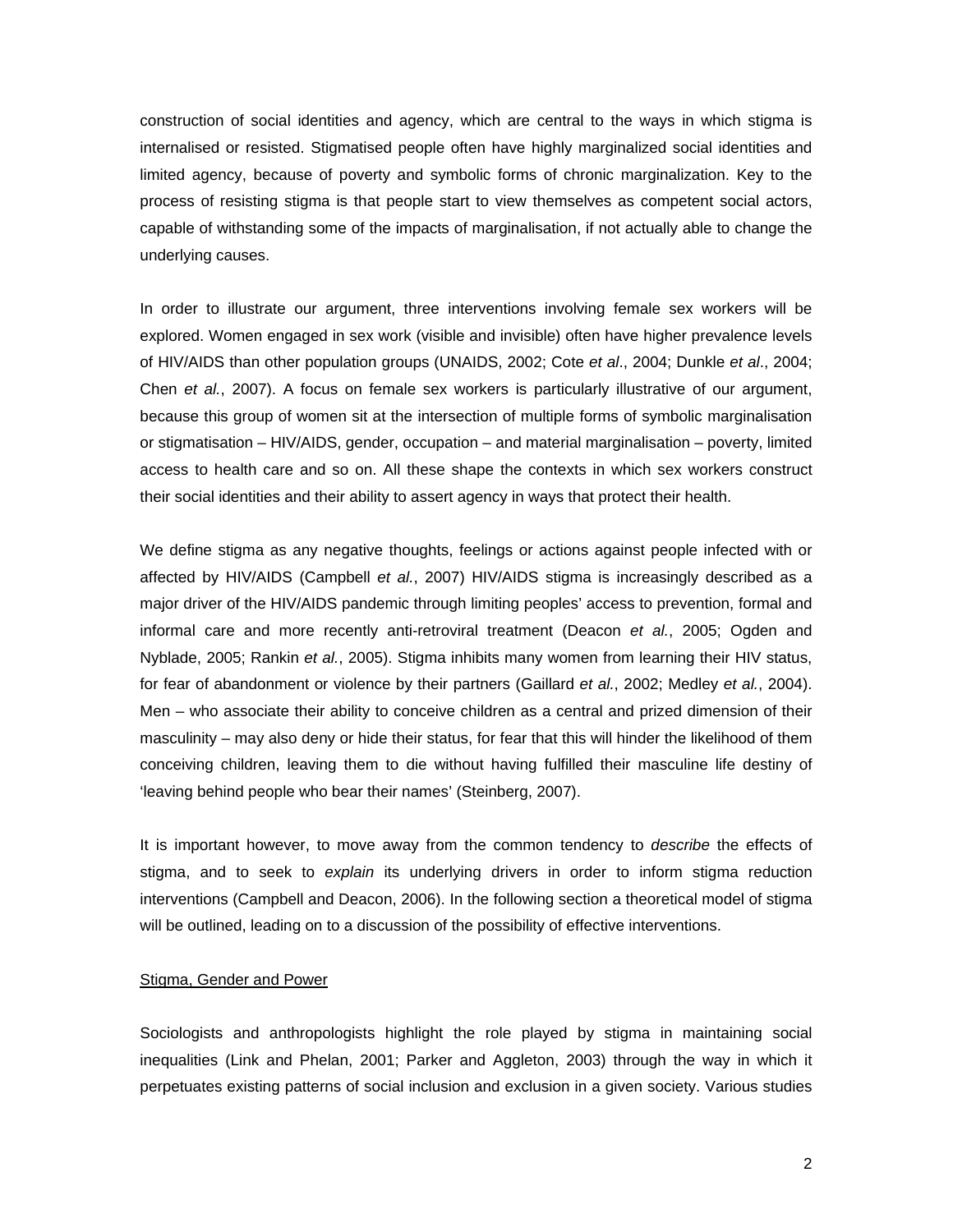have examined the links between the stigmatisation of HIV/AIDS and the stigmatisation of women, and more particularly the stigmatisation of female desire, with these interlocking stigma's serving to perpetuate a more general devaluation of women in many societies (Joffe and Begetta, 2003; Campbell *et al.*, 2005b). According to psychoanalytic psychologists, the stigmatisation of identifiable out-groups serves as a way in which people cope with the fear and uncertainty at the heart of the human condition. Individuals project their fear of the randomness of illness and death onto out-groups, as a way of distancing themselves from such threats (Joffe, 1999; Campbell and Deacon, 2006). The choice of out-groups is not random, but shaped by the already existing symbolic and material contexts of a society.

The material contexts of HIV/AIDS stigma revolve around issues of poverty, lack of access to adequate health services and the crippling burden of care faced by many people caring for someone living with HIV/AIDS (Castro and Farmer, 2005; Ogden and Nyblade, 2005; Campbell *et al*., 2007). Closely tied to the material context of HIV/AIDS stigma is the symbolic context – relating the way in which HIV/AIDS is represented in many social settings. Pryor and Reeder (1993) suggest HIV-related stigma is supported by an associative network of symbolic links (sometimes logical and sometimes arbitrary) between AIDS-affected individuals and other negatively valued groups. In the US context in which their research is conducted, these include youth, the poor, ethnic minorities, sex workers, gay men, injecting drug users and so forth. Recent literature refers to the way in which different sources of stigma overlap and reinforce one another as the 'layering' of stigma (Deacon *et al*., 2005). While the concept of layering makes us aware of the multiple interlocking representations that form HIV-related stigma, it remains too descriptive a concept. Rather, we draw upon the concept of inter-sectionality to deepen understandings of HIV-related stigma and its relationships to gender and how such stigma impacts on individuals.

The concept of inter-sectionality was initially evoked by feminists to challenge singular categories of oppression, especially the unitary concept of 'women'. More specifically it was argued that black women were oppressed quite differently to white women, because of their race, and to speak of a homogenous group called 'women' who all faced the same issues marginalised other categories and lines of oppression (Crenshaw, 1993; Phoenix and Pattynama, 2006). Intersectionality allows a focus on the multiple lines of power and exclusion that circulate in everyday life; class, race, sexuality, gender etc. and importantly how these intersect through the multiple representations they invoke to shape people's identities and experiences of everyday living. The concept of inter-sectionality "aims to make visible the multiple positioning that constitutes everyday life and the power relations that are central to it." (Phoenix and Pattynama, 2006:187)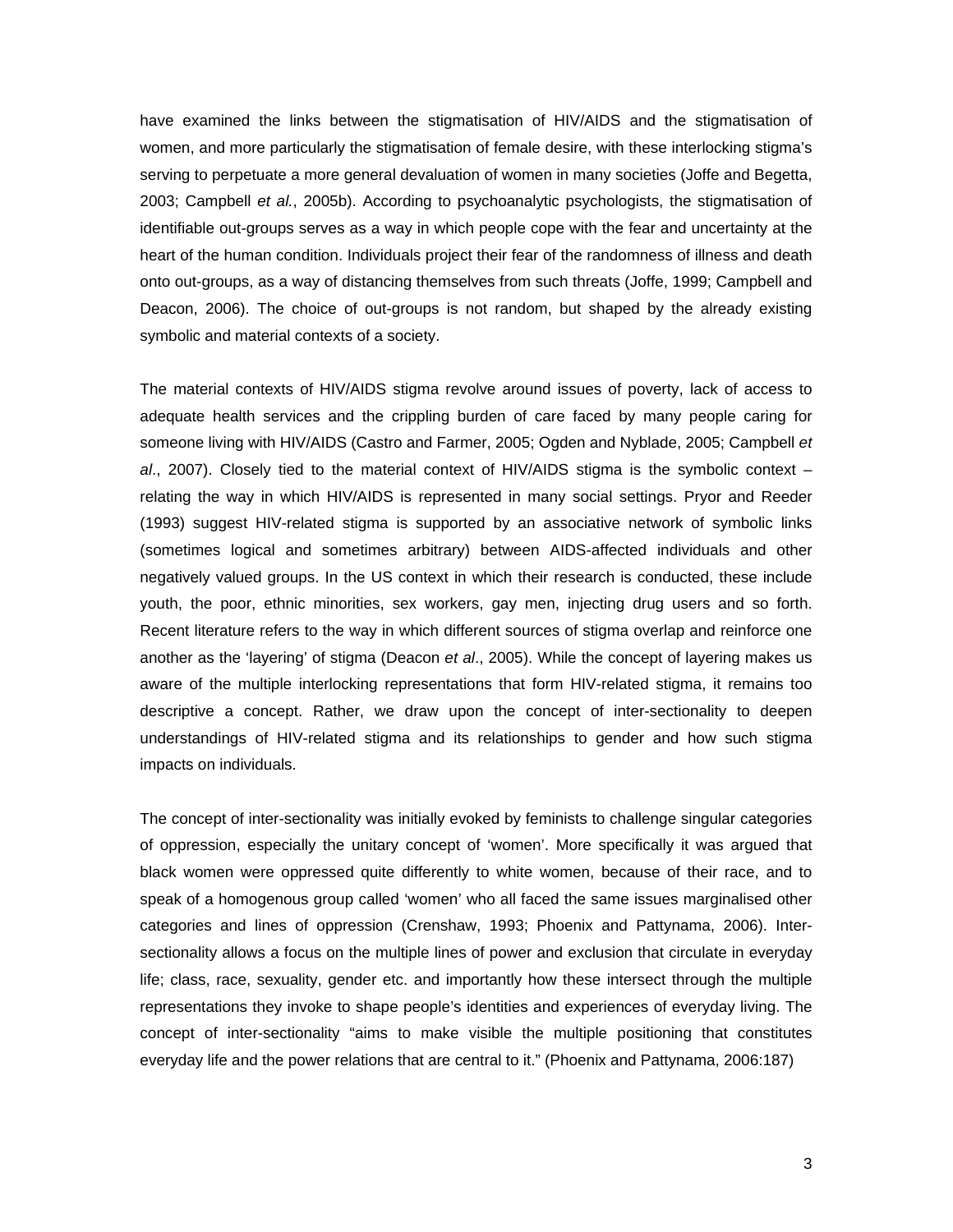Such is the inter-sectional nature of health-related social identities that HIV-related stigma is best thought of as the "nexus in a web of ostracised groups and threatening images" (Pryder and Reeder, 1993:269). People living with HIV/AIDS can be thought of as living with multiple forms of stigma, rather than one, that serve to marginalise them in different ways. Without recognising that there are likely to be multiple layers of stigma at work and how they interact and support on another, Reidpath and Chan (2005) argue it will be difficult to challenge HIV-related stigma.

People construct and reconstruct their social identities in material and symbolic contexts not of their choosing. Social identities are crucial in understanding people's agency (and lack of agency) especially in relation to health and health behaviours (Campbell and Jovchelovitch, 2000). Because of the inter-sectional nature of social identities, based on class, gender, race and so forth there are multiple, overlapping representations that inform social identities and representations of these issues "provide the building blocks of identity" (Howarth, 2001:231).

Focusing now on female sex workers in a time of HIV/AIDS it is possible to locate sex workers at the intersection of a number of stigmatised identities – as women, as poor and as sex workers. These intersecting negative identities reinforce the stereotyping of sex workers as 'vectors of HIV/AIDS'. Given the fact that such women are often poor, and socially excluded, they often lack the confidence and/or power to resist this layered stigmatisation (Farrimond and Joffe, 2006). It is these layers of stigma that form the backdrop and resources in which female sex workers construct and reconstruct their social identities, which in turn limit their agency to protect their health.

Closely linked to the stigmatisation of female sex workers is the idea of 'out of control' women, especially women living with HIV/AIDS who are often labelled as promiscuous or immoral. As Mary Douglas (1966) emphasised, when societies are threatened, they expand the range of social controls they exert over people. For male society, HIV/AIDS is a threat on two accounts. First, HIV/AIDS threatens to undermine male-dominated institutions of society and government (de Waal, 2003). Second, and more relevant to our interests, HIV/AIDS demonstrates the failure of male, patriarchal society to enforce patterns of women's behaviour – while these were always tenuous – the rapid spread of HIV/AIDS and its visible nature highlight this failure. In addition, a similar point has been made about sex workers, whose "existence challenges the standard family and reproduction-oriented sexual morality found in most societies" (UNAIDS, 2002:9), which is also a challenge to male authority to control women.

Stigmatising women with HIV/AIDS and female sex workers becomes a way of policing women for challenging traditional norms and is an attempt to overcome the anxieties associated with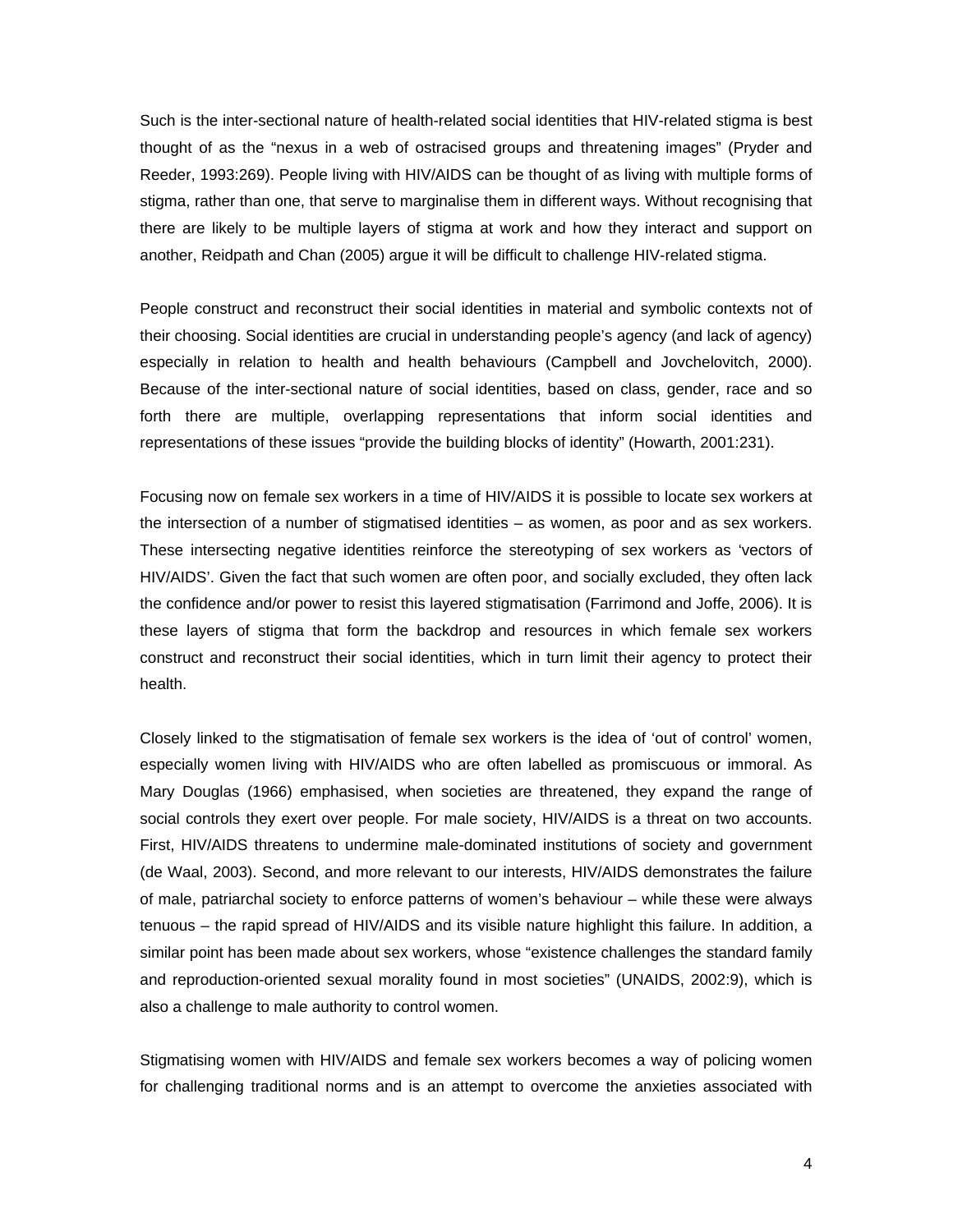declining power. The stigmatisation of HIV/AIDS needs to be understood within a framework which centralises the role of gender inequality and recognises the stigmatisation of people living with HIV/AIDS and sex workers as part of wider attempts by men to reassert their authority over women who transgress male norms. And this partially helps explain the high levels of violence against women that is associated with HIV/AIDS stigma and sex work (Farley and Barkan, 1998; Gaillard *et al*., 2002; Medley *et al.*, 2004), which can be understood as attempts by men to reassert their authority over women's bodies in direct and violent ways.

Indeed HIV/AIDS has been used as a way for men to reassert their authority and control over women's bodies in a wide variety of ways. Other ways in which this has become apparent include the re-emergence of 'traditional' practices, seeking to control the sexuality of young women and girls. One such practice is virginity testing for females that has seen a resurgence in South Africa recently. Leclerc-Madlala (2001) identifies this as another way in which men seek to exert greater control over women and their sexuality.

Inter-sectionality provides a framework for understanding how layers of stigma can be transcribed from the social to the individual realm through the production of intersecting social identities. In addition, it highlights the centrality of power relations in structuring unequal social identities.

#### Stigma Interventions

A key challenge facing anti-stigma interventions is that of increasing the agency of those who are subject to marginalisation (Cornish, 2006), as part of the process through which they can start to view themselves as competent social actors, capable of resisting the impacts of marginalisation. Many interventions to challenge stigma have been based on social cognition approaches which have focused on providing people with information about HIV/AIDS through various educational programmes. However, numerous studies and reviews have identified that education does not necessarily change the way in which people behave (Brown *et al*., 2003; Hayes and Vaughan, 2002). An alternative approach to stigma reduction has been is that of legal reform – criminalising discrimination and other forms of stigma (Parker and Aggleton, 2003). This macro-social approach is laudable, creating the legal context in which challenges to stigma can be conducted. However, neither approach involves increasing the agency of the stigmatised, even though they support the emergence of a context most likely to enable resistance by those who are stigmatised.

Participatory anti-stigma interventions, seeking to mobilise and empower the stigmatised, have become an important method of attempting to increase people's agency. Cornish highlights the complex challenge inherent in this goal. When people have "been subject to profound and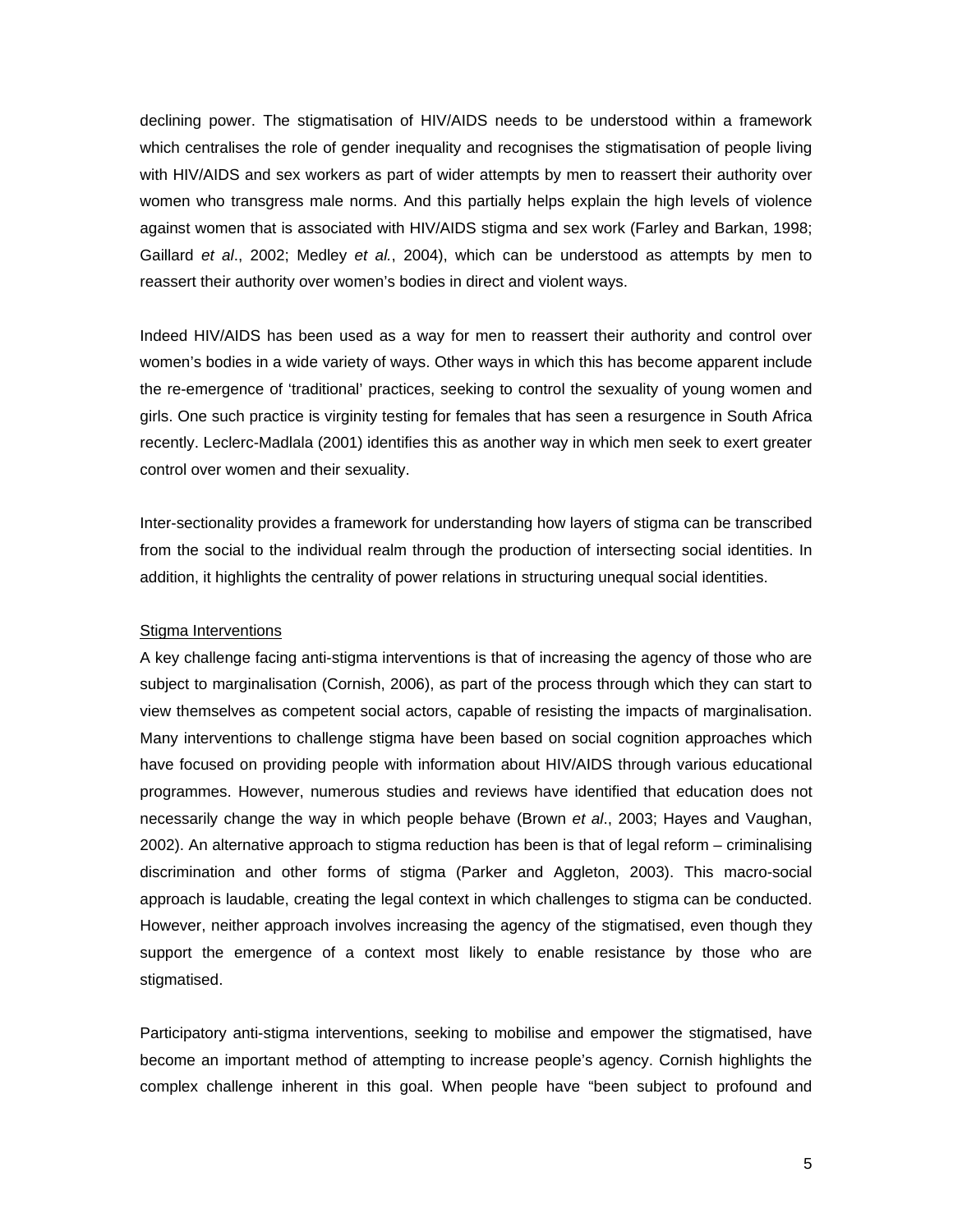sustained symbolic and material exclusion, how is it possible for such a group to challenge that stigmatisation, and to develop alternative, positive understandings of their status, which could provide the basis for their collective action?" (Cornish, 2006:462-3).

Freire (1970; 1973) offers an approach that seeks to reconstruct highly marginalized people's agency. In situations of material and symbolic exclusion, people lack agency – they are 'Objects'. For change to happen, those who lack agency need to work collectively to challenge and transform the material and symbolic contexts of their marginalisation. Through the process of discussion and critical thinking people come to understand the barriers that shape their marginalisation and start to act to challenge them, in the process of becoming 'Subjects' with agency in their worlds.

A Freirian approach supports stigmatised groups to critically interrogate and challenge their stigmatised social identities and the representations that inform these. This creates a space in which they might reconstruct their social identities in more positive and active ways, increasing their agency. The process of developing understandings of the roots of stigmatising identities is the first step towards increasing people's agency to resist their impacts. In ideal circumstances this may be the starting point of collective action to challenge the root causes of stigma.

Throughout this process it is important that the material and symbolic contexts of stigmatisation are not thought of as separate, rather they need to be tackled as "complementary aspects of a single process of politicised change" (Cornish, 2006:470). Often participatory approaches drawing on Freire have focused too much on challenging the symbolic context and not enough on challenging the material context (Cornish and Campbell, 2007).

As will become clear, the types of 'material changes' that we refer to in this paper are modest in nature. Clearly there is an urgent need for large scale global change to reduce poverty and gender inequalities (Campbell, 2003), and we have no doubt that such change would dramatically improve the range of options facing many women driven into sex work by difficult circumstances. However, these are long-term challenges, and given the urgency of the AIDS epidemic, there is also a need for less ambitious medium and short-term strategies for immediate responses. Furthermore, 'power is never conceded without a demand' (Bulhan, cited in Seedat, 2001). Elites seldom voluntarily give up power. Sweeping changes in power relations (e.g. a more equitable distribution of wealth and power between the rich and poor, and between men and women) are unlikely to come without vociferous demands from less powerful groups. For this reason, many social development projects are motivated by the goal of increasing the capacity of excluded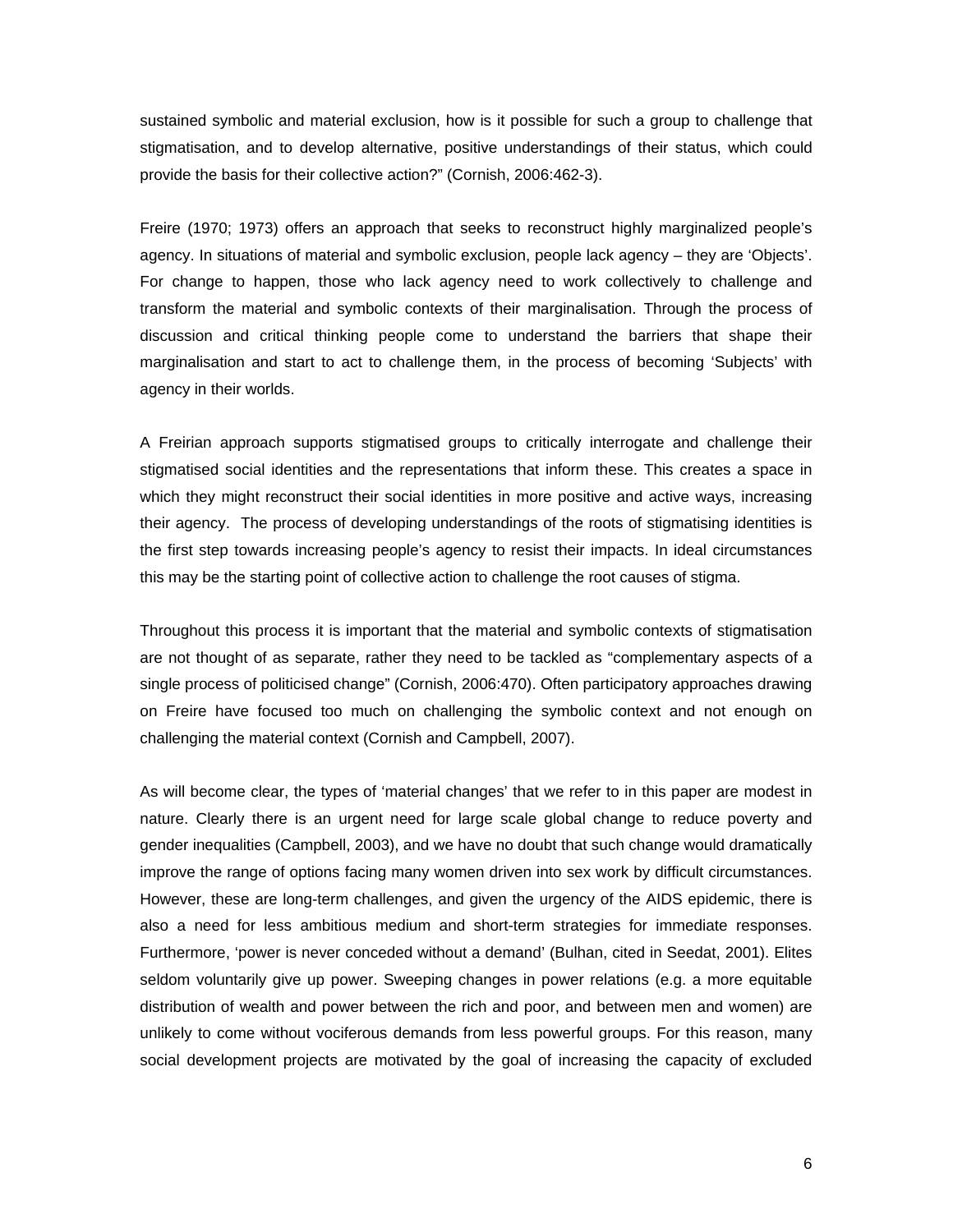groupings to develop critical understandings of their disempowering social circumstances, as a small first step in the longer road to effective resistance.

Wieck (1984) argues that social change projects should aim for 'small wins', setting themselves goals which are modest and achievable, rather than aiming for unrealistic goals which are less likely to succeed. Within a similar vein, Scheyvens (1998) argues for the value of 'subtle strategies of empowerment', actions that create real change in individual's lives, without necessarily challenging the broader social order.

In our understanding 'material change' includes any concrete action in which a marginalized woman is able to assert her agency in relation to problems commonly faced by similar others. This approach seeks to make concrete changes in women's lives without confronting broader relationships of power and inequalities, through the understanding that successful subtle strategies of empowerment build confidence and agency of marginalised social groups (Cornish, 2006). We argue that participatory anti-stigma interventions need to focus on increasing people's agency through creating contexts that support the construction of more positive social identities through small-scale achievable changes in peoples' lives. Such changes provide the starting point for people to rethink their social identities and challenging the stigmatising representations that undermine their potential health and well-being (Freire 1970, 1973).

#### Three Case Studies of Sex Worker Interventions

In this section we explore the potential for participatory anti-stigma interventions to improve the life circumstances of disempowered women, through building more positive social identities and increasing women's agency. We do this through a discussion of three case studies with female sex workers. In all three cases, the female sex workers were highly stigmatised by multiple, overlapping symbolic representations – with their positioning as women, sex workers and the poorest of the poor overlapping to entrench their disempowerment.

The three case studies are all similar in the fact that the interventions were never understood as gender empowerment interventions – rather they tackled gender inequality through intersecting identities – namely of sex work. In Campbell *et al.* (2006) we argued for gender empowerment through alternative identities. Reporting on a community-led AIDS intervention in rural South Africa, we observed that while the researchers viewed gender inequality as the central issue driving HIV-related stigma, women specifically chose not to instigate a gender empowerment intervention. The way they chose to 'work around' gender inequalities was to empower themselves through overlapping alternative identities which closely intersected with gender. These included their identities as home nursing volunteers, as members of households affected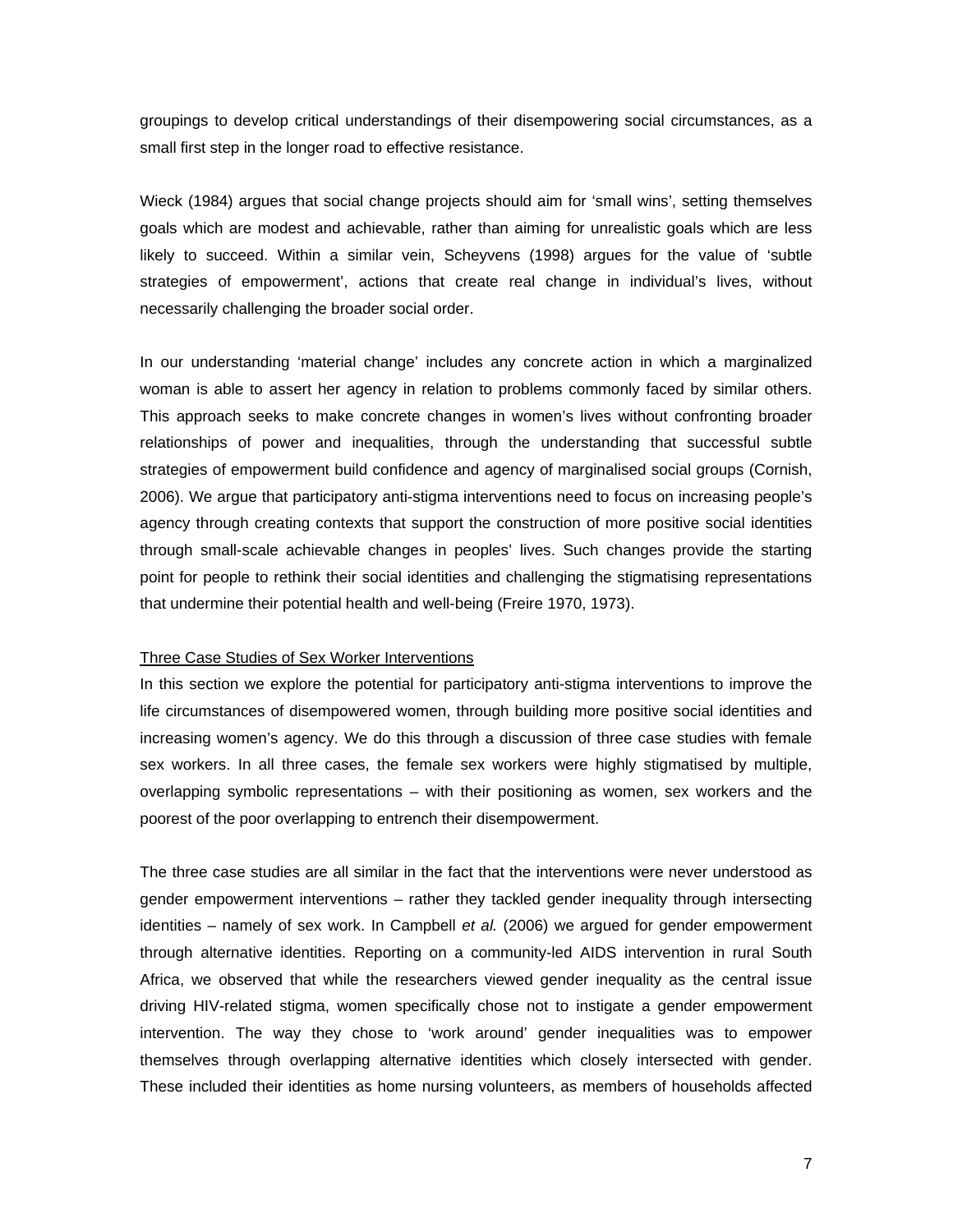by HIV/AIDS, as members of an isolated rural community, and as AIDS activists in the intervention (Campbell *et al.*, 2006).

It was through these alternative but intersecting identities that a form of gender empowerment could be achieved – through women increasing their confidence and agency, taking visible leadership roles in the community, serving as role models to other women, especially younger women, and so on (Campbell *et al.*, 2006). The three case studies set out below take a similar position in that gender empowerment was done through alternative, but overlapping identities.

#### *The Sonagachi Project*

The first case study is the Sonagachi sex-worker project based in Kolkata, India. Cornish has subjected this project to much social psychological analysis (Cornish, 2004; Cornish, 2006; Cornish and Ghosh, 2007) and we draw on Cornish's work in this section. The project is widely accoladed as one of the most effective participatory HIV-prevention projects (UNAIDS, 2002). As well as mobilising sex workers, it has increased condom use and decreased the rate of STIs in the project area (Jana *et al*., 1998).

Sex work in Kolkata is a highly stigmatised profession. A variety of different representations intersect around these women, marginalising them both materially and symbolically, and undermining the likelihood that they will protect their health. Sex work as an occupation is stigmatised, with many of the sex workers becoming cut-off from their families. This stigmatisation is internalised through the distinction between red-light districts, where sex workers live and work, and the family districts, where 'respectable' women work and live. The movement into becoming a sex worker is described as 'becoming bad' (Cornish, 2006). The material context of their occupation further marginalises them, as the sex workers are often subject to arbitrary police harassment and their work conditions are tightly controlled through a hierarchical system of brothel managers and agents.

HIV/AIDS is also highly stigmatised, with much of the focus placed on high-risk groups, including sex workers, who tend to have higher rates of HIV prevalence than the broader population. In their study on household responses to HIV disclosure in Mumbai, India, Baharat and Aggleton (1999) report that many people living with HIV/AIDS upon disclosure faced discrimination. However, they also note that there were substantially different responses to men and women living with HIV/AIDS, with men being treated much more positively than women. Baharat and Aggleton (1999) argue that men's superior social status, compared to that of women's explains the different responses.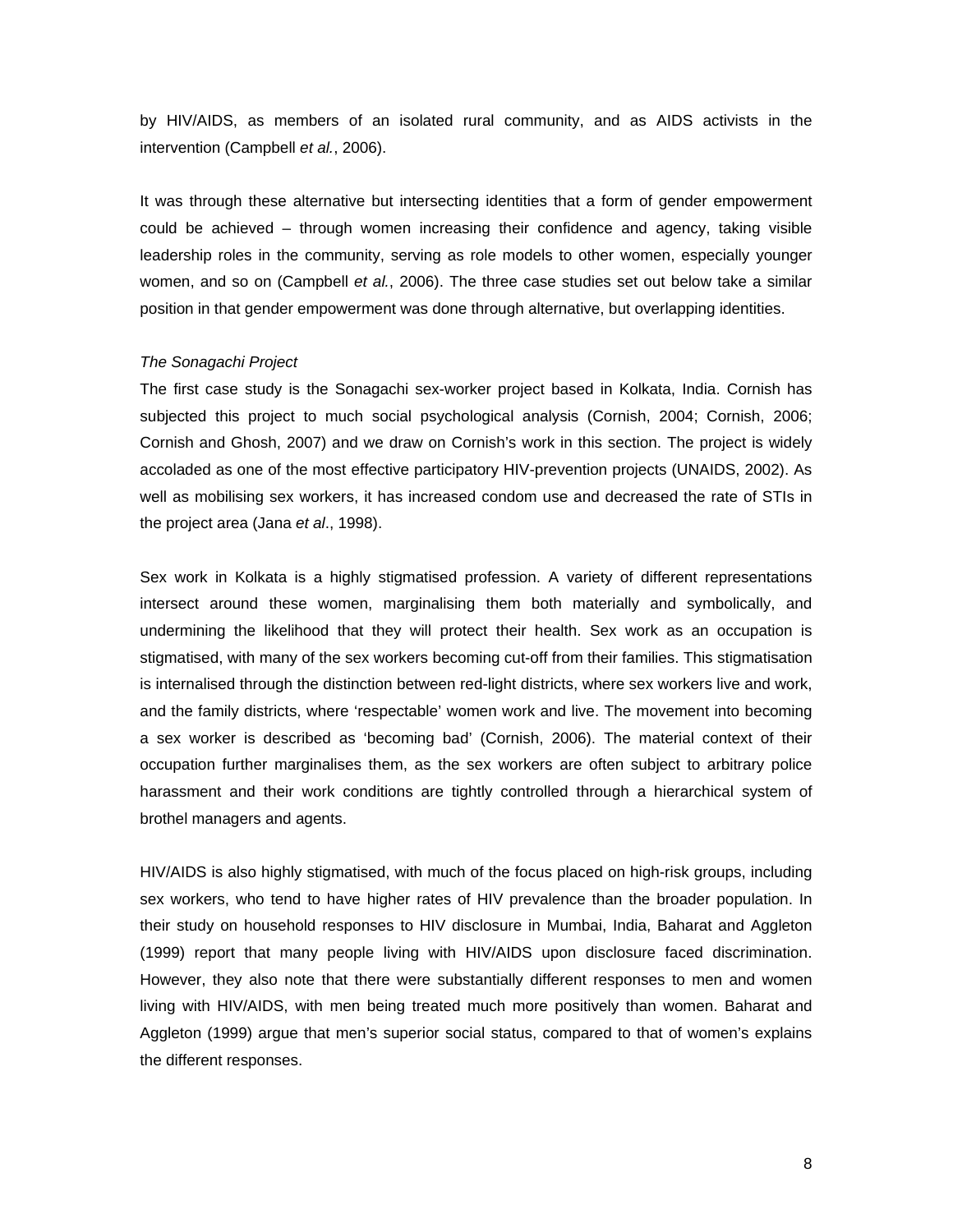Given the broader context of the stigmatisation of women in India, the different responses are to be expected. In his seminal article on gender bias in India Amartya Sen (1992) noted that there were around 37 million 'missing women' in India. Sen ascribes higher levels of female mortality to different standards of care men and women are subject to, which are underpinned by social understandings of the position of women in society. Understandings of sex work and HIV-related stigma can only be truly understood through exploring gender inequality in Indian society as an underpinning and driving factor in the stigmatisation of sex workers in a time of AIDS.

Challenging the stigma of sex work has been central to the success of the Sonagachi project – and in doing so, the project challenged gender inequality in Indian society by working with intersecting identities. The project has been particularly involved in problematising the representations of sex work – in effect challenging the symbolic context of stigma. One way this has been done is to reframe sex work through a rights-based discourse, arguing that women involved in sex work have rights like all other people in India, but these rights are generally denied to them. Cornish (2006) argues that the rights-based discourse instituted in the project recasts the discrimination faced by sex workers from inevitability to illegitimacy and provides a basis for challenging such discrimination. Closely linked to this is the move to position sex work as informal work like any other form of informal work where a person's labour is sold. In India, and especially Kolkata, there is a strong trade union movement around informal workers and it is through this framework of worker's rights that sex workers have started to demand equivalence to other informal sector workers and to represent themselves as informal workers, opening up a range of possible struggles framed as improving their working conditions (Evans and Lambert, 2008). Using the language of rights and unionisation, the sex workers in the Sonagachi project have managed to reframe the representations of them from negative, stigmatised ones, to more positive and empowered understandings (Cornish, 2006).

These two strategies of claiming rights and asserting equality with other (more 'respectable' professions) operate within the symbolic realm. They both attempt to change how people understand sex work and in so doing hope to challenge some of the stigma that is associated with the work. Yet, given the high levels of poverty and gender inequality in these women's lives, such rights are unachievable if material change does not happen as well (Cornish, 2006). In this regard the final and perhaps most crucial aspect of the Sonagachi project has been its role in improving the concrete working conditions of sex workers. The project has been particularly active, through its project structures, in dealing with everyday disputes, struggles and concerns that the sex workers experience (Cornish, 2006; Evans and Lambert, 2008). Concrete activities have included the project setting up a credit union allowing sex workers to save some money and take out emergency loans, without the restrictive conditions imposed by moneylenders, which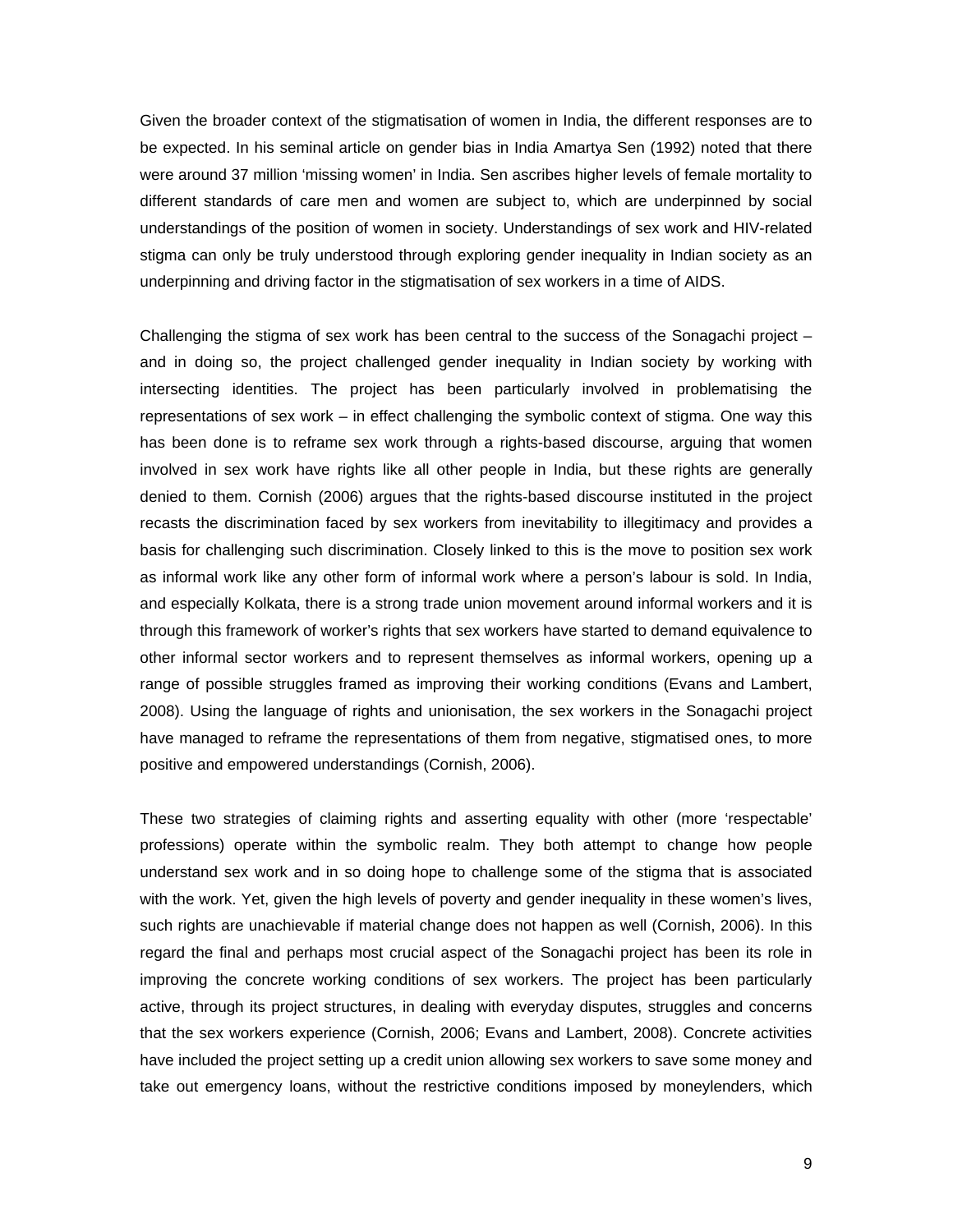further bound sex workers into their marginal position. Another important material strategy has been supporting sex workers to speak at press conferences and workshops. In these situations the sex workers are typically afforded recognition and respect, in contrast to their everyday experiences of discrimination (Cornish, 2006).

Such activities can be seen as examples of peers asserting their agency and so building confidence amongst the sex workers, which can be understood as subtle strategies of empowerment, with women experiencing concrete changes in their everyday existence, even if they did not tackle the underlying material drivers of sex work in poverty and gender inequality. Rather these strategies create a sense of control and empowerment, through challenging stigma and creating models of ways in which they can act to improve their circumstances. In so doing they give women a sense of control in their working lives. This has served to enhance their sense of agency and confidence in relation to their health, given that people who have had positive experiences of being in control of other aspects of their lives are more likely to feel a sense of agency and confidence in relation to their health (Wallerstein, 1992).

Challenging the stigma of sex work in the Sonagachi project has been closely tied to improved HIV/AIDS prevention, treatment and care in the area. Whilst the project has remained narrowly focused as a sex workers' project, it has succeeded in working through the group identity of 'sex work' to empower women – through enabling Sonagachi sex workers to reconstruct more positive social identities and increase their agency to protect the health of themselves and others.

#### *Cambodian Beer Promoters*

Our second case study comes from Cambodia, and focuses on women involved in promoting international beer brands in local bars. Many of these women are also involved in sex work – often referred to as 'indirect' or 'invisible' sex work – with beer promotion being seen as their primary work. This project has been facilitated and analysed by Lubek (Lubek *et al.*, 2002; Lubek, 2005), whose work we draw upon.

HIV/AIDS prevalence amongst beer promoters is higher than amongst 'direct' or 'visible' sex workers in Cambodia. A number of factors contribute to this. Mainstream HIV/AIDS prevention interventions in Cambodia tended to focus on visible sex workers, whose primary work is sex work, ignoring this group of invisible sex workers (McCourt, 2002; Mills *et al*., 2005). Use of condoms amongst beer promoters is low, with one study reporting that only 10 percent of beer promoters always used condoms, compared to 42 percent of visible sex workers (McCourt, 2002). This low use of condoms is largely driven by use of alcohol, the threat of violence from clients and the lack of concrete negotiating strategies (Lubek *et al*., 2002; Klinker, 2005).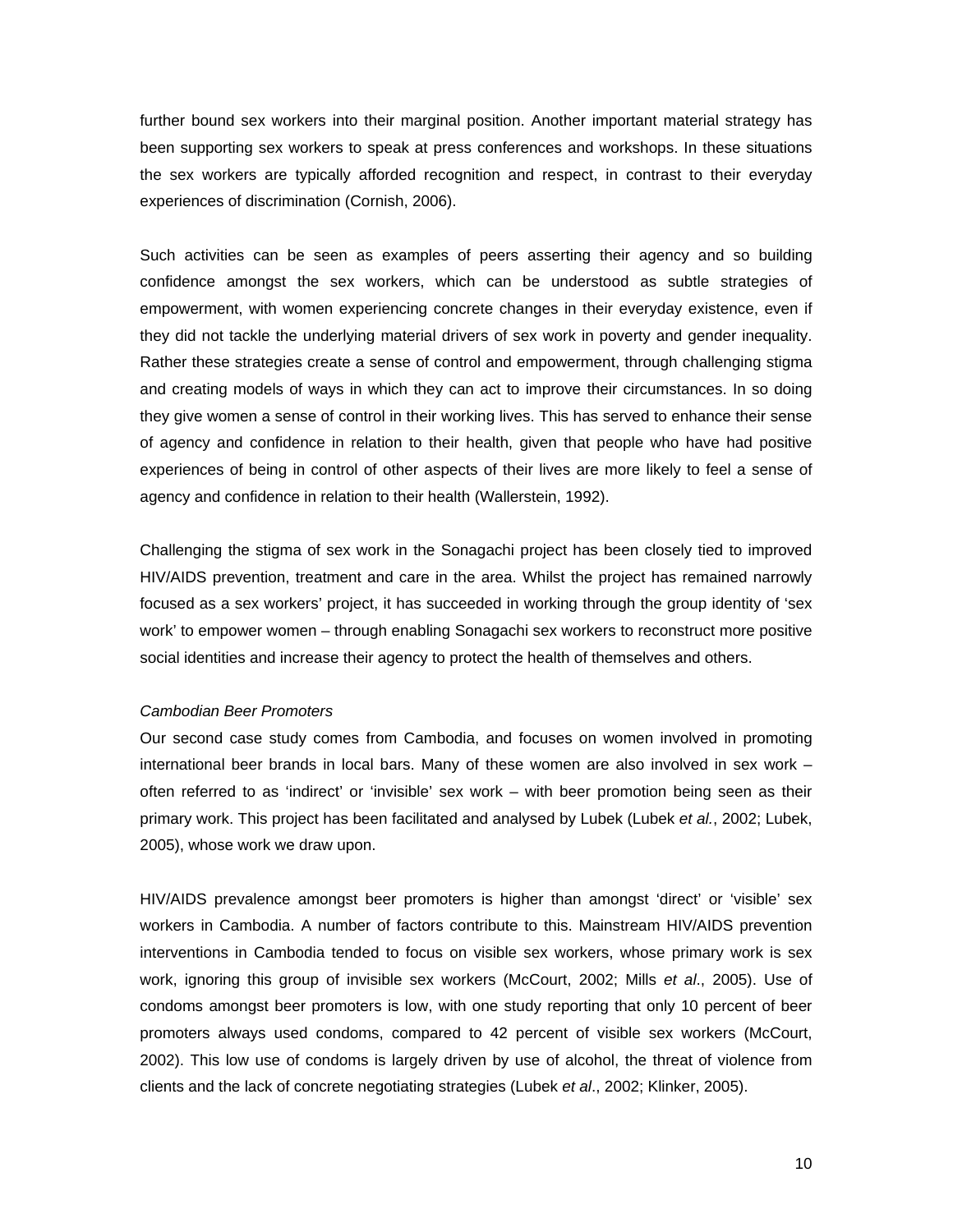The female beer promoters are at the nexus of a range of stigmatised representations, which undermined their ability to protect their health and negotiate condom use. Beer promoters were often contrasted to 'respectable' women in a number of ways. Many 'respectable' women, married, or otherwise under the control of men, considered beer promoters to be a threat to marital stability, fearing that the women would steal their husbands. Beer promoters internalised this representation of themselves, commenting that they could never be respectable and have a family (McCourt, 2002).

Respectability was also linked into understandings of women and sexuality. Tarr and Aggleton (1999) report in their study on perceptions of young adults in Cambodia that women are expected to remain virgins until married. Men, in contrast, have no such expectations placed upon them. For beer promoters struggling to make a living, sex work may be the only way to make ends meet, and as such choosing not to engage in sex work may not be a viable strategy.

In addition the dominant representations of HIV/AIDS also served to stigmatise the invisible sex workers further. As in many other countries, sex work and HIV/AIDS are severely stigmatised. Busza (2001:442) speaks of a gradient of guilt being applied to people living with HIV/AIDS in Southeast Asia, where "sex workers…who contract HIV are perceived as most *guilty*", with this perception driven by the stigmatisation of sex workers in general (Marten, 2005; Mills *et al.*, 2005).

Situated at the intersection of these different representations, closely linking gender, HIV/AIDS, sex work and respectability, beer promoters had highly marginalised social identities. This made it very difficult to act in ways that could protect their health.

The intervention sought to increase HIV/AIDS treatment, prevention and care for the beer promoters through challenging the stigma of beer promotion. An important aspect of this was to try and increase condom use amongst the women, through promoting 100 percent condom use. Through a series of action-research processes, concrete strategies for negotiating condom use with clients and partners emerged (Lubek *et al*., 2002). In one workshop, participants were asked to try these strategies in their next sexual encounter and report back at the next meeting. Many of the women did so and reported that the suggested strategies had been quite successful in increasing condom use. Such actions gave concrete examples of peers successfully exerting their agency in relation to a commonly experience problem by the group.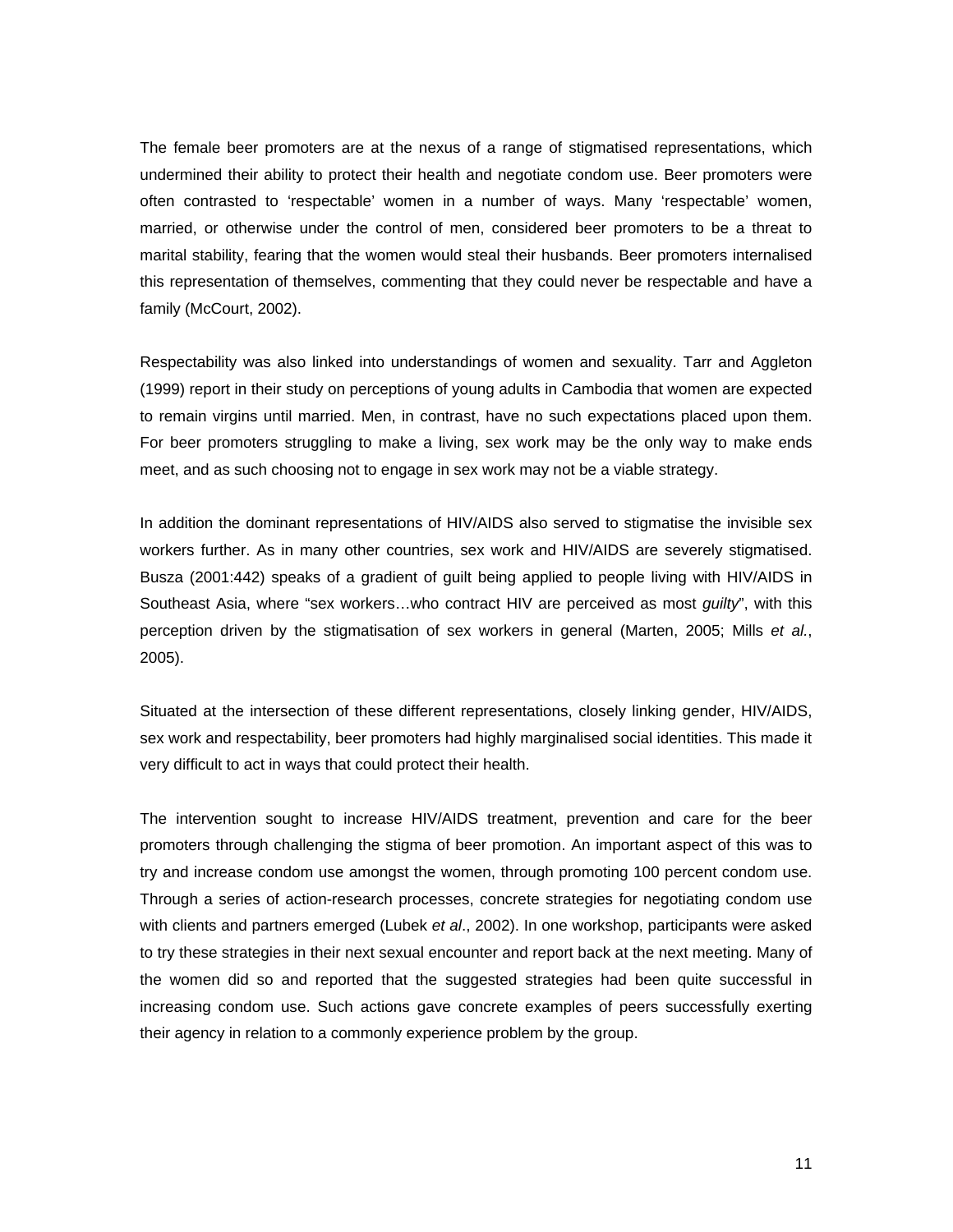The workshops also facilitated the emergence of a collective sense of identity amongst beer promoters. Partly because of the heterogeneous backgrounds these women came from, the competition that the work inspired, and the stigma of the work, these women lacked a sense of collective identity (Lubek *et al.*, 2002; McCourt, 2002). The emergence of a collective identity is an important aspect of challenging the stigma of sex work (Busza and Shunter, 2001). Indeed it is the basis for critical thinking and discussion about the root causes of stigmatisation and an important strategy for increasing women's confidence.

The second aspect of the intervention has been to work nationally and internationally to reform the structural drivers of HIV/AIDS infection amongst beer promoters – through targeting beer manufacturers who indirectly employ these women. Demands have included increased wages and access to anti-retroviral treatment (Lubek, 2005). While achievements here have been patchy – with one manufacturer undertaking further training on HIV/AIDS for beer promoters, but unwilling to provide access to HIV/AIDS treatment (Lubek, 2005), it highlights ways in which activists might seek to tackle the macro-social factors that drive HIV/AIDS and stigma – poverty and lack of access to effective health services – rather than simply putting the onus on beer promoters to change their behaviour without making parallel attempts to build more 'health enabling' social environments. Here activists have sought to exploit the fact that beer manufacturers are firmly entrenched in the market in Cambodia – and as such are keen to maintain a positive corporate image, rather than being seen as exploiting vulnerable women.

The intervention supporting beer promoters has increased condom use amongst the women and challenged some of the stigma of being a beer promoter in a time of AIDS (McCourt, 2002). Again this project can be thought of having achieved a limited form of gender empowerment – allowing women to take control of their interactions with clients, increasing their sense of confidence in themselves and improving access to health services. It has not however effectively tackled any of the broader structural drivers of HIV/AIDS and stigma, or challenged the gender inequalities that make women particularly vulnerable. Working with beer promoters to improve their working conditions has been an important strategy in challenging gender inequality in a limited form.

#### *Summertown Project*

Our final case study is drawn from South Africa. The two case studies we have discussed above have boasted some successes along the lines of Wieck's 'small wins', or Scheyven's 'subtle empowerment strategies'. In contrast, the mobilisation of sex workers to challenge stigma in the Summertown Project was not particularly successful (Campbell, 2003).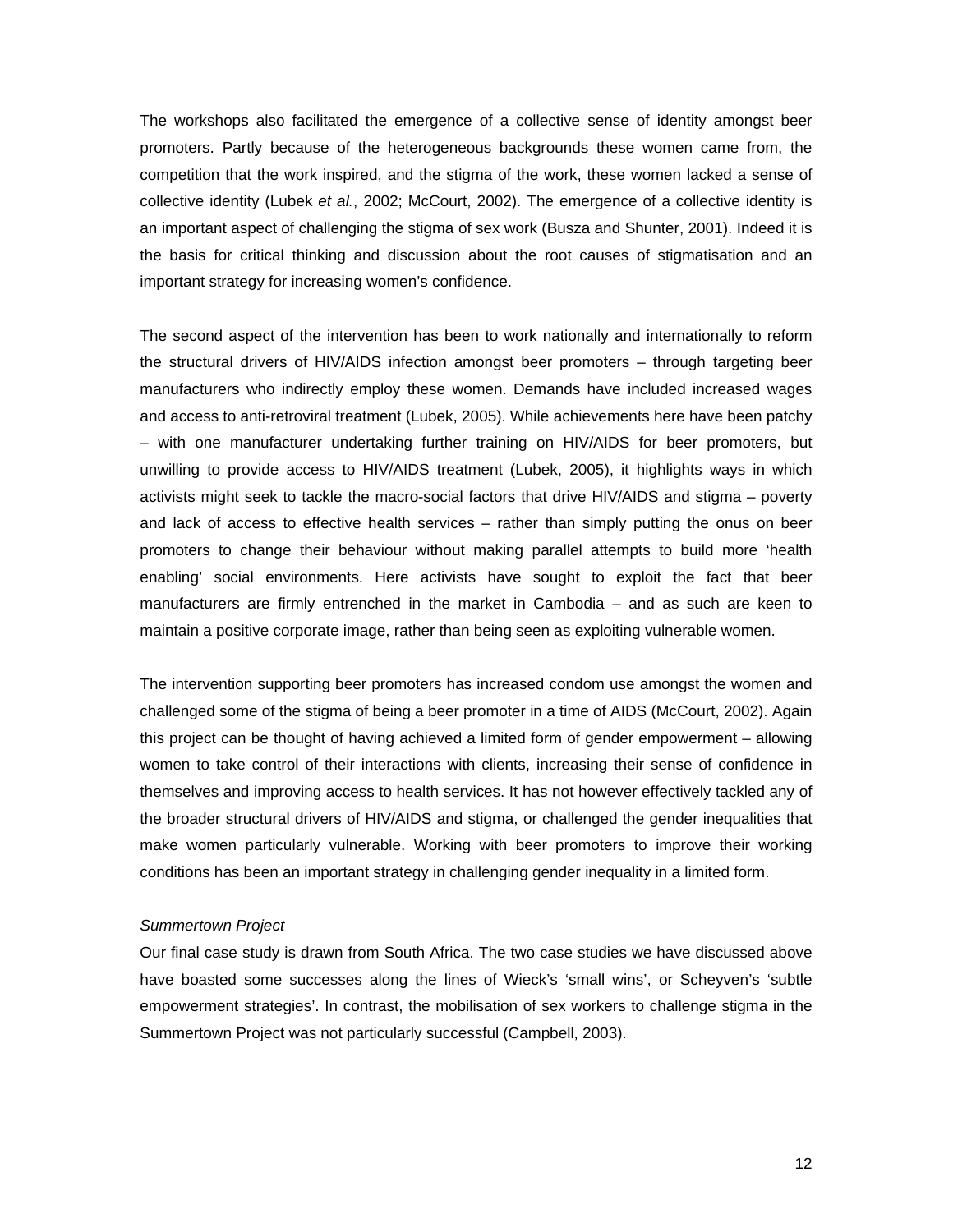The Summertown Project was a large-scale and well-funded project attempting to improve HIV/AIDS management in a South African mining community. The sex worker project was based in an informal settlement on the fringes of the large mining complex. Many women living within the settlement engaged in commercial sex work, primarily with the miners in nearby hostels. The informal settlement in which they lived and worked had high levels of poverty and mobility, creating a perpetual sense of instability (Campbell, 2003).

Representations of sex workers in the community were particularly negative. Few women publicly admitted to being involved in sex work and many went to great lengths to hide their occupation. Campbell (1998) relates a range of strategies that the sex workers undertook to position themselves as respectable women and how such strategies reduced women's confidence and agency to insist on condom use in their paid encounters.

Given the high levels of poverty in the community, the lack of an effective national treatment strategy in South Africa (at the time of the project) and conflicting messages about HIV/AIDS from the national government, HIV/AIDS as an illness was highly stigmatised. Indeed amongst the sex workers, the bitterest insult one sex worker could inflict on another was accusing them of being HIV-positive (Campbell, 2003).

The project was based on peer education amongst the sex workers and was relatively successful in attracting sex workers to attend these meetings. At these peer education meetings, topics included health promotion, condom use and critical thinking, as well as strategies to foster a sense of unity amongst the women involved.

However, overall the peer-education project did not achieve a significant increase in condom use in the project area, nor did it effectively challenge the stigma of sex work in the community. These results are partly ascribed to the technical intervention –the project was hampered by a lack of materials for the peer-educators to work with while peer educators received limited external support for their work (Campbell, 2003).

In the light of the reasons ascribed for the relative successes of the Cambodian and Indian case studies above, a key shortcoming of the Summertown Project was that, for various reasons, it failed to provide empowering experiences for the women involved. There were few concrete incidents where peers were seen to assert their agency on problems faced by many of the sex workers. Attempts were made to provide such empowering experiences. The project encouraged some sex workers to start selling food, but these efforts failed due to the high-levels of poverty in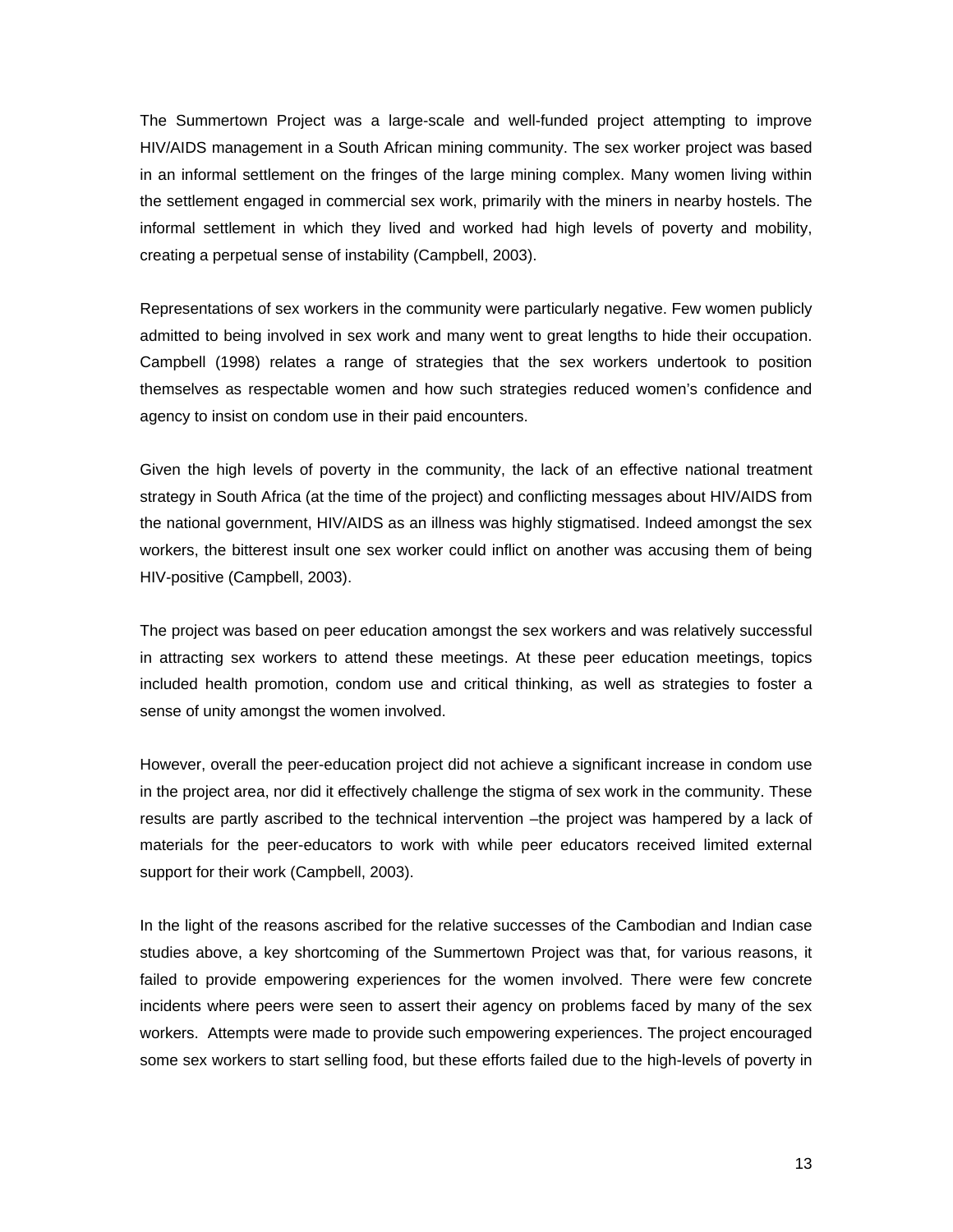the area, which made self-generated economic development almost impossible to achieve (Campbell, 2003).

In addition, the wider Summertown Project management committee, viewed HIV/AIDS as a medial and behavioural problem to be treated through STI treatment and information-based education and were not sympathetic to wider empowerment efforts. Thus for example, when project funders tentatively suggested that the project should place more emphasis into the economic development of sex workers (through buying them sewing machines and so on), this was rejected strongly by a senior medical officer on the project committee, who argued that the project was a health project – and that efforts at social development of sex workers lay outside its remit. The grassroots project facilitator did try and involve herself in resolving minor disputes and social problems in the sex worker settlement, but support and recognition for this type of work was not forthcoming from the directors of the project (Cornish and Campbell, 2007).

At the heart of the failure of the Summertown Project lay the fact that while the project had ambitious targets for the involvement of female sex workers the project activities failed to move beyond narrow HIV-prevention education and medical intervention because of powerful interests in the project management committee. In contrast to the other two case studies, sex workers involved in the Summertown Project had very few empowering experiences through which their confidence and agency could be built, which would then ideally have provided a basis for challenging stigmatising representations of sex work and HIV/AIDS, and enhanced women's sense of control over their sexual health and well-being.

#### **Conclusion**

That women are particularly vulnerable to HIV-related stigma is well recognised in much recent work. In this chapter and in our earlier work on HIV/AIDS stigma in South Africa (Campbell *et al.*, 2005b) we argued that a key driver of the stigmatisation of HIV/AIDS was its implicit association with the failure of adult men to control the sexuality of women and young people. Anti-stigma interventions, we argued, should therefore be focused on raising women's consciousness of gender oppression and tackling their unequal social status – as part and parcel of building the capacity of women to cope with HIV-related stigma. Working with men may also be an important aspect of challenging stigma, but in the contexts of the case studies we have presented, was not an approach that was viable.

Challenging gender inequalities however is not only difficult, but may not be the main priority of women who are subject to HIV-related stigma. Above we have referred to a rural South African AIDS intervention where women had no interest in tackling gender inequality directly, believing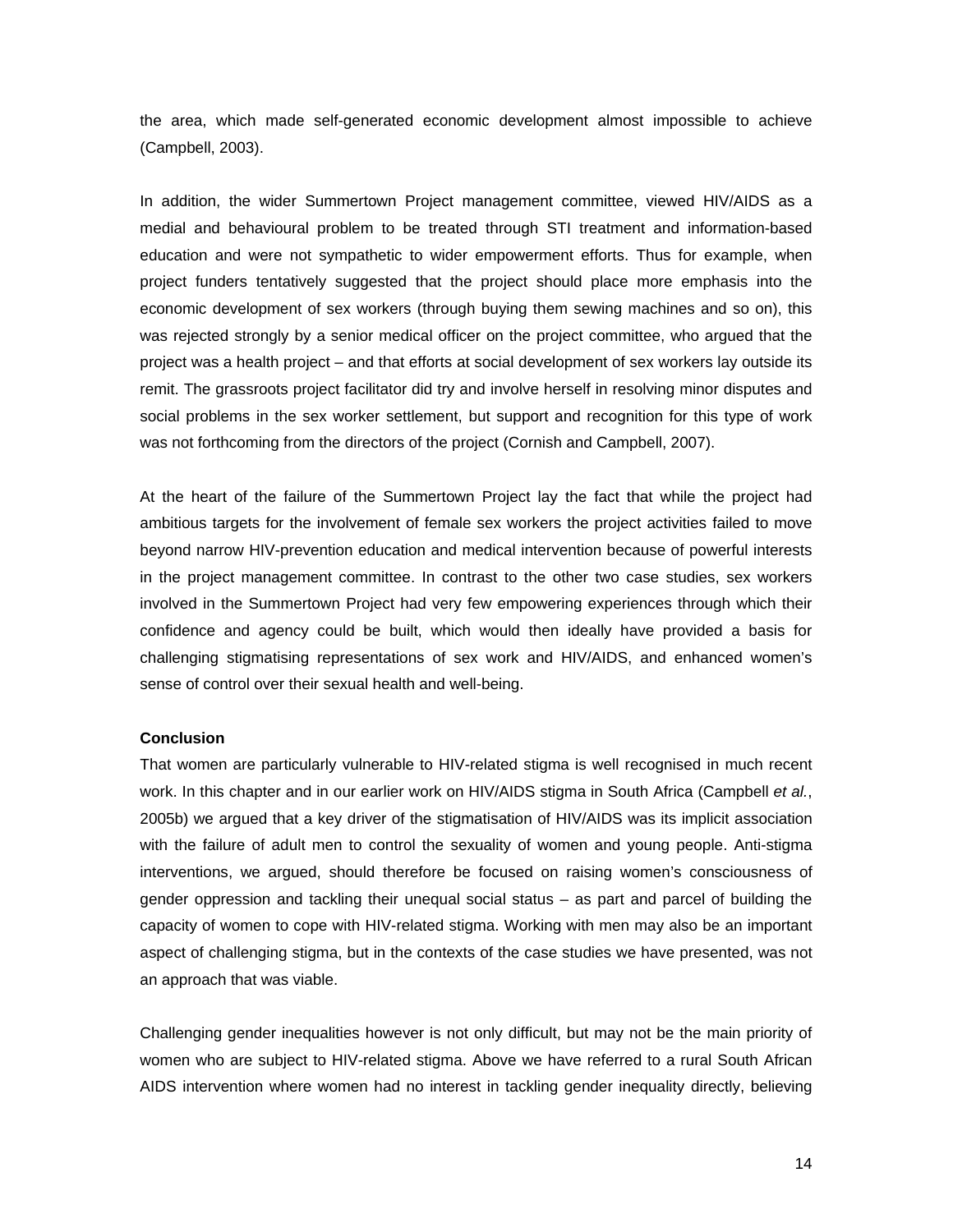that their energies were better spent in addressing what they regarded as more pressing issues such as poverty and health.

Following these concerns and the recognition that HIV-related stigma is not simply one stigma, but multiple overlapping forms of stigma, this chapter has applied the concept of inter-sectionality to highlight ways in which interventions aiming to empower women have worked through intersecting sex work identities that are also a source of stigmatisation and social exclusion that reinforce HIV-related stigma. Through working to strengthen the occupational identity of sex work, a form of gender empowerment has been achieved in these projects.

Importantly, this chapter has highlighted the fact that successful anti-stigma interventions need not only to challenge stigma but also create contexts which enable the confidence and agency of those who are stigmatised. As the case studies demonstrate it is through the provision of concrete experiences of agency amongst peers that confidence and agency was built. Such examples included working with women to improve their health-related agency (such as the provision of condoms and negotiating strategies in Cambodia), creating contexts in which peers succeeded in taking control of small but significant aspects of their lives (Sonagachi Project), and taking small steps to tackle the wider economic context of sex work (Cambodian Project). Such steps can be small, but importantly require people being able to actively take control and positively influence their lives.

Such concrete activities allow the women involved in sex work to experience real change in their lives. Even if such change is relatively small and doesn't directly challenge the overall structures of marginalisation within which people live and work, it provides them with a basis to start rethinking their social identities and so increase their agency. Where such positive experiences are not forthcoming, as in the Summertown Project, interventions are unlikely to be successful in challenging the stigma of HIV/AIDS and sex work and more broadly in achieving some form of gender empowerment.

Gender inequalities need to sit at the heart of any analysis of HIV-related stigma if interventions are to be successful. However, as this chapter has made clear, challenging gender inequalities directly may not always be appropriate. Alternative, overlapping or intersecting identities can provide an important approach through which gender empowerment may be achieved tangentially. Building the agency of those who are subject to marginalisation allows them to start to resist the effects of stigmatisation and propose alternative social identities. And given the right conditions this can provide a basis from which people can come together and start to challenge the underlying drivers of their stigmatisation.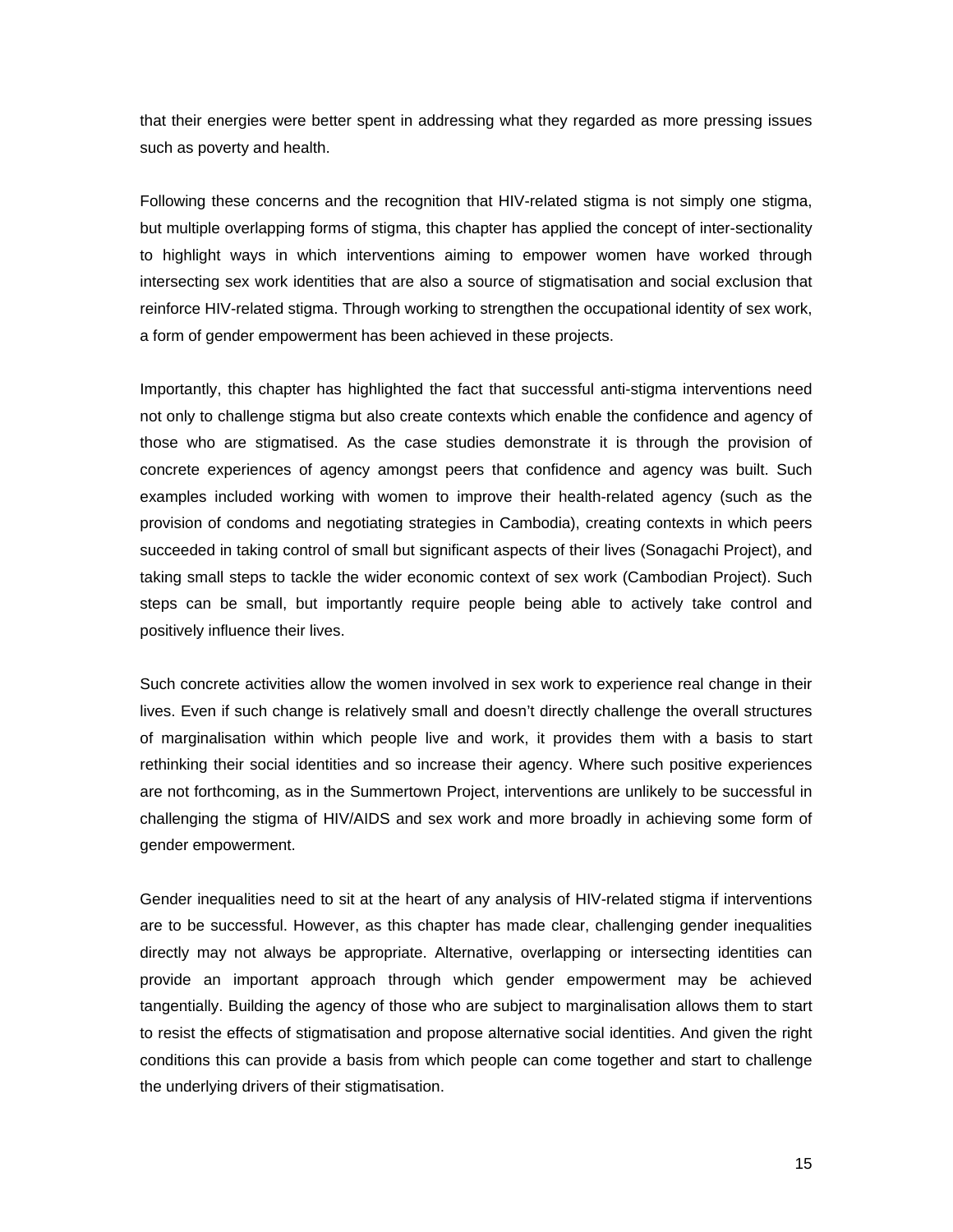#### **References**

- Baharat, S. and Aggleton, P. (1999) Facing the Challenge: Household responses to HIV/AIDS in Mumbai, India. *AIDS Care.* **11**(1):31-44
- Brown, L., Macintyre, K. and Trujillo, L. (2003) Interventions to Reduce HIV/AIDS Stigma: What have we learnt? *AIDS Education and Prevention.* **15**(1):49-69
- Busza, J. (2001) Promoting the Positive: Responses to stigma and discrimination in Southeast Asia. *AIDS Care.* **13**(4):441-456
- Busza, J. and Shunter, B. (2001) From Competition to Community: Participatory learning and action among young, debt-bonded Vietnamese sex workers in Cambodia. *Reproductive Health Matters.* **9**(17):72-81
- Campbell, C. (1998) Representations of Gender, Respectability and Commercial Sex in the Shadow of AIDS: a South African case study. *Social Science Information.* **37**(4):687- 707
- Campbell, C. (2003) *Letting them die: why HIV prevention programmes fail.* Oxford: James Currey.
- Campbell, C. and Deacon, H. (2006) Introduction Unravelling the Contexts of Stigma: From internalisation to resistance to change. *Journal of Community and Applied Social Psychology.* **16**(6):411-417
	- Campbell, C., Foulis, C., Maimane, S. and Sibiya, Z. (2005a) The Impact of Social Environments on the Effectiveness of Youth HIV Prevention: A South African case study. *AIDS Care.* **17**(4):471-478
	- Campbell, C., Foulis, C., Maimane, S. and Sibiya, Z. (2005b) I have an evil child at my house: stigma and HIV/AIDS management in a South African community. *American journal of public health*, 95 (5). pp. 808-815
- Campbell, C. and Jovchelovitch, S. (2000) Health, Community and Development: Towards a social psychology of participation. *Journal of Community and Applied Social Psychology.* **10**:255-270
- Campbell C, Nair Y, Maimane, S (2006) AIDS stigma, sexual moralities and the policing of women and youth in South Africa. *Feminist Review* **83**.
- Campbell, C., Nair, Y., Maimane, S. and Nicholson, J. (2007) 'Dying Twice ': A multi-level model of the roots of AIDS stigma in two South African communities. *Journal of Health Psychology.* **12**(3)
- Castro, A. and Farmer, P. (2005) Understanding and Addressing AIDS-Related Stigma: From anthropological theory to clinical practice in Haiti. *American Journal of Public Health.* **95**(1):53-59
- Chen, L., Prabhat, J., Stirling, B., Sgaier, S., Daid, T., Kaul, R. and Nagelkerke, N. (2007) Sexual Risk Factors for HIV Infection in Early and Advanced HIV Epidemics in Sub-Saharan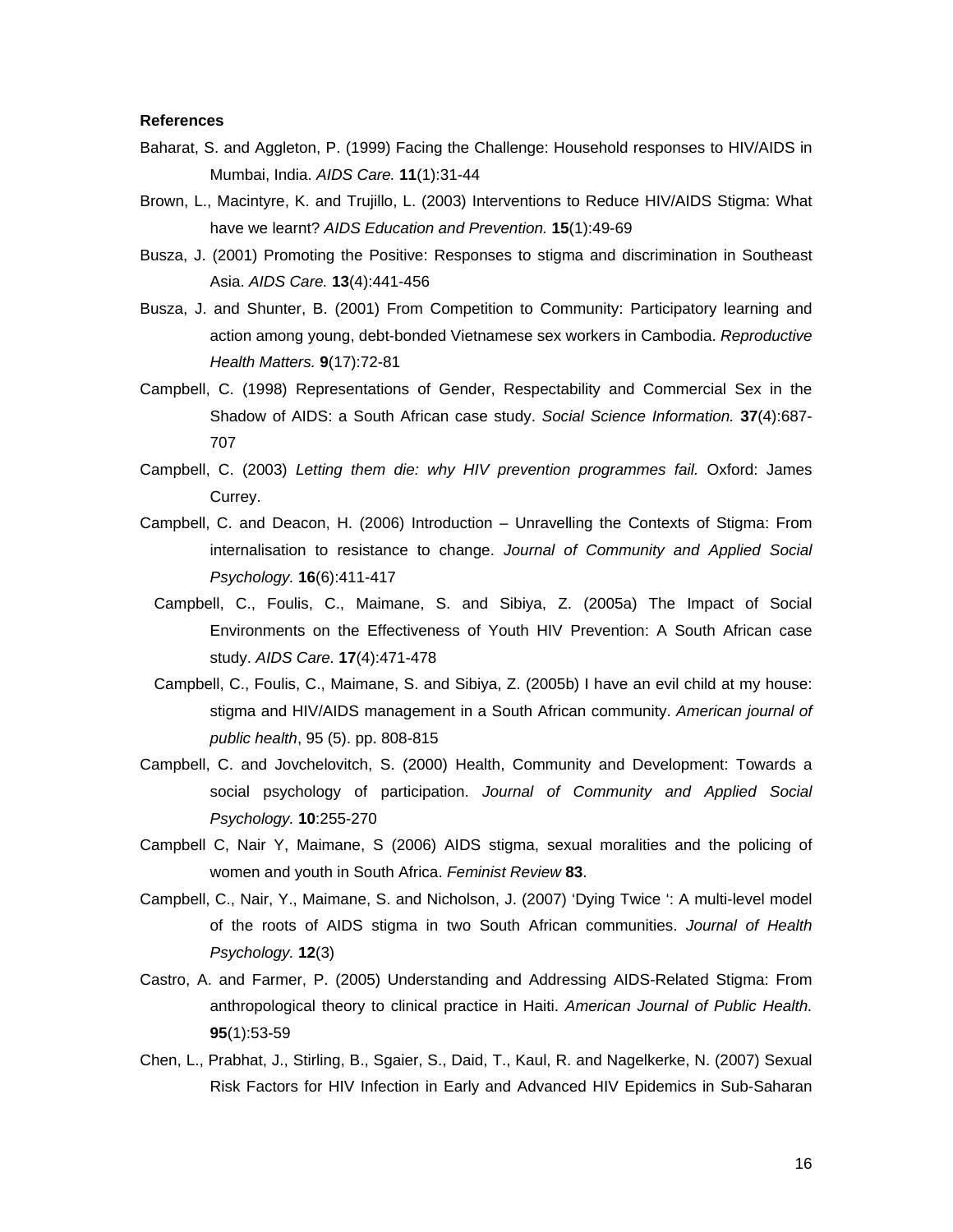Africa: Systematic overview of 68 epidemiological studies. *PLOS One* 2(10): e1001. doi:10.1371/journal.pone.0001001

- Cornish, F. (2006) Challenging the Stigma of Sex Work in India: Material context and symbolic change. *Journal of Community and Applied Social Psychology.* **16**(6):462-471
- Cornish, F. (2004) Making 'Context' Concrete: A dialogical approach to the society-health relationship. *Journal of Health Psychology.* **9**(2):281-294
- Cornish, F. and Ghosh, R. (2007) The Necessary Contradictions of 'Community-Led' Health Promotion: A case study of HIV prevention in an Indian red light district. *Social Science and Medicine.* **64**(2):496-507
- Cornish, F. and Campbell, C. (2007) The Social Conditions for Successful Peer Education: A comparison of two HIV prevention programmes run by sex workers in India and South Africa. Submitted.
- Cote, A., Sobela, F., Dzokoto, A., Nzambi, K., Asamoah-Adu, C., Labbe, A.C., Masse, B., Mensah, J., Frost, E. and Pepin, J. (2004) Transactional Sex is the Driving Force in the Dynamics of HIV in Accra, Ghana. *AIDS.* **18**(6):917-925
- Crenshaw, K. (1993) Mapping the Margins: Intersectionality, Identity Politics, and Violence against Women of Colour. *Stanford Law Review.* **43**(6):1241-79
- De Waal, A. (2003) How Will HIV/AIDS Transform African Governance. *African Affairs.* **102**(406):1-23
- Deacon, J., Stephney, I. And Prosalendis, S. (2005) *Understanding HIV/AIDS Stigma: A theoretical and methodological analysis.* Human Sciences Research Council: Cape Town
- Douglas, M. (1966) *Purity and Danger.* New York: Praeger
- Dunkle, K., Jewkes, R., Brown, H., Grey, G., McIntyre, J. and Harlow, S. (2004) Transactional Sex Among Women in Soweto, South Africa: prevalence, risk factors and association with HIV infection. *Social Science and Medicine.* **59**(8):1581-1592
- Evans, C. and Lambert, H. (2008) Implementing Community Interventions for HIV Prevention: Insights from project ethnography. *Social Science and Medicine.* **66**:467-478
- Farley, M. and Barkan, H. (1998) Prostitution, Violence and Posttraumatic Stress Disorder. *Women and Health.* **27**(3)
- Farrimond, H. and Joffe, H. (2006) Pollution, Peril and Poverty: A British study of the stigmatisation of smokers. *Journal of Community and Applied Social Psychology.* **16**(6):481-491
- Freire, Paulo (1973) *Education for Critical Consciousness*. New York: Continuum.
- Freire, Paulo (1970) *The pedagogy of the oppressed*. London: Penguin.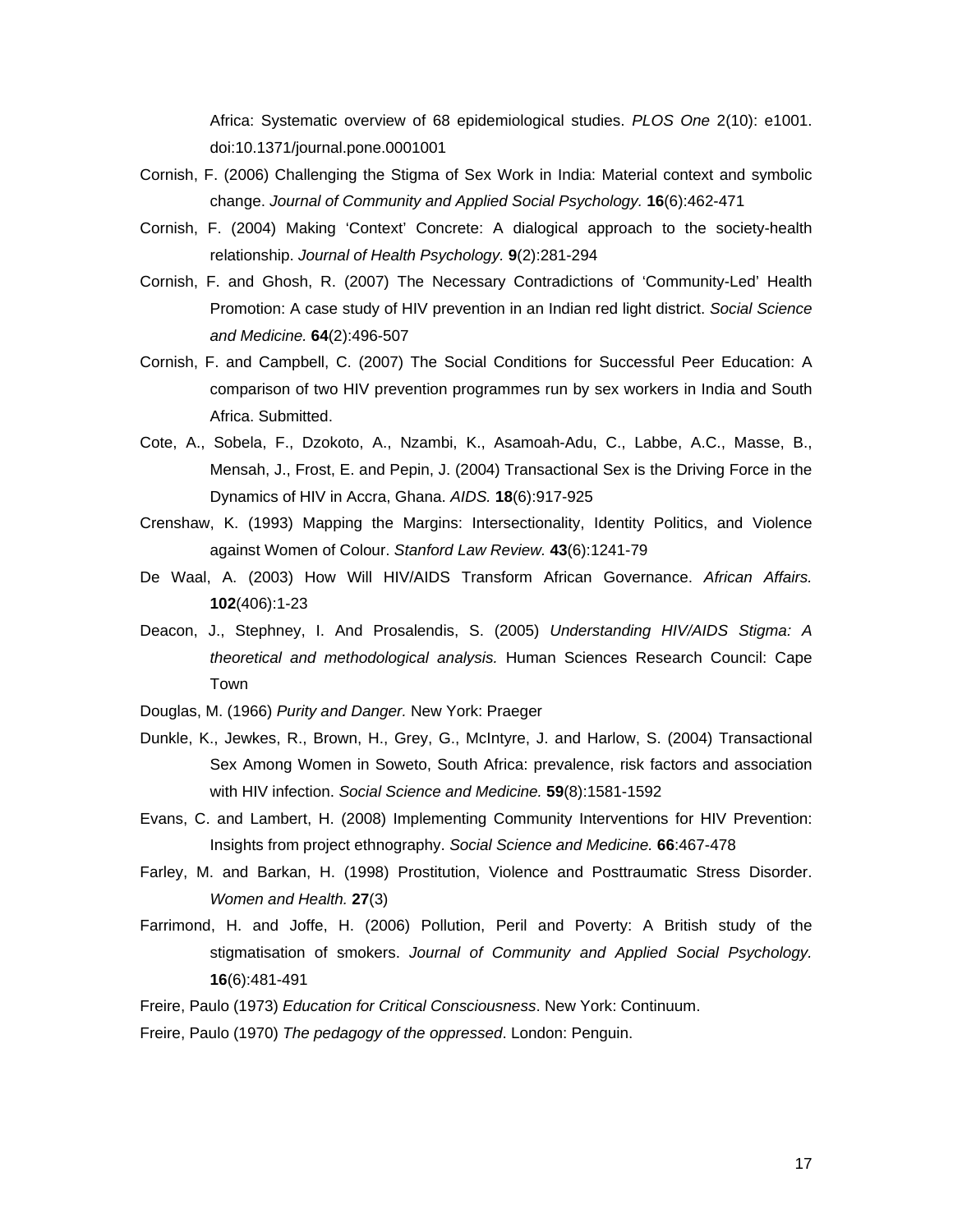- Gaillard, P., Melis, R., Mwanyumba, F., Claeys, P., Muigai, E., Mandaliya, K., Bwayo, J. and Temmerman, M. (2002) Vulnerability of women in an African setting: lessons for mother-to-child HIV transmission prevention programmes. *AIDS.* **16**(6):937-939
- Hayes, R. and Vaughan, C. (2002) Stigma Directed Toward Chronic Illness is Resistant to Change Through Education and Exposure. *Psychological Reports.* **90**:1161-1173
- Howarth, C. (2006) Race as Stigma: Positioning the stigmatized as agents, not objects. *Journal of Community and Applied Social Psychology.* **16**(6):442-451
- Howarth, C. (2001) Towards a Social Psychology of Community: A social representations perspective. *Journal for the Theory of Social Behaviour.* **31**(2):223-238
- Jana, S., Bandyopadhya, N., Mukherjee, S., Dutta, N., Basu, I. and Saha, A. (1998) STD/HIV Intervention with Sex Workers in West Bengal, India. *AIDS*. **12**(supp. B):S101-S108
- Joffe, H. (1999) *Risk and the Other.* Cambridge University Press: Cambridge
- Joffe, H. and Begetta, N. (2003) Social Representations of AIDS Among Zambian Adolescents. *Journal of Health Psychology.* **8**:616-631
- Klinker, C. (2005) *Selling Beer Safely: A Cambodian Women's Health Initiative Endline Evaluation.* Care International, Cambodia
- Leclerc-Madlala, S. (2001) Virginity Testing: Managing sexuality in a maturing AIDS epidemic. *Medical Anthropological Quarterly.* **15**(4):533-552
- Link, B. and Phelan, J. (2001) Conceptualizing Stigma. *Annual Review of Sociology.* **27**:363-385
- Lubek, I. Wong, M. L., McCourt, M. Chew, K., Dy, C. B., Kros, S., Pen, S., Chhit, M., Touch, S., Lee, T. N., & Mok, V. (2002). Collaboratively confronting the current Cambodian HIV/AIDS crisis in Siem Reap: A crossdisciplinary, cross-cultural "participatory action research" project in consultative, community health change. *Asian Psychologist*, 3 (1)
- Lubek, I. (2005) Cambodian 'beer promotion women' and corporate caution, recalcitrance or worse? *The Psychology of Women Section Review.* **7**(1):2-11
- Marten, L. (2005) Commercial Sex Workers: Victims, vectors or fighters of the HIV epidemic in Cambodia? *Asia Pacific Viewpoint.* **46**(1):21-34
- Martin-Baro, I. (1994) *Writings for A Liberation Psychology.* Cambridge, MA: Harvard University Press.
- McCourt, M. (2002) *A Social Psychological, Grassroots Empowerment Pilot Project for "Beer Girls" (Female Indirect Sex Workers) in Cambodia.* Unpublished BA(Hons) Thesis, University of Guelph, Canada
- Medley, A., Garcia-Moreno, C., McGill, S. and Maman, S. (2004) Rates, barriers and outcomes of HIV serostatus disclosure among women in developing countries: implications for prevention of mother-to-child transmission programmes. *Bulletin of the World Health Organisation.* **82**(4):299-307